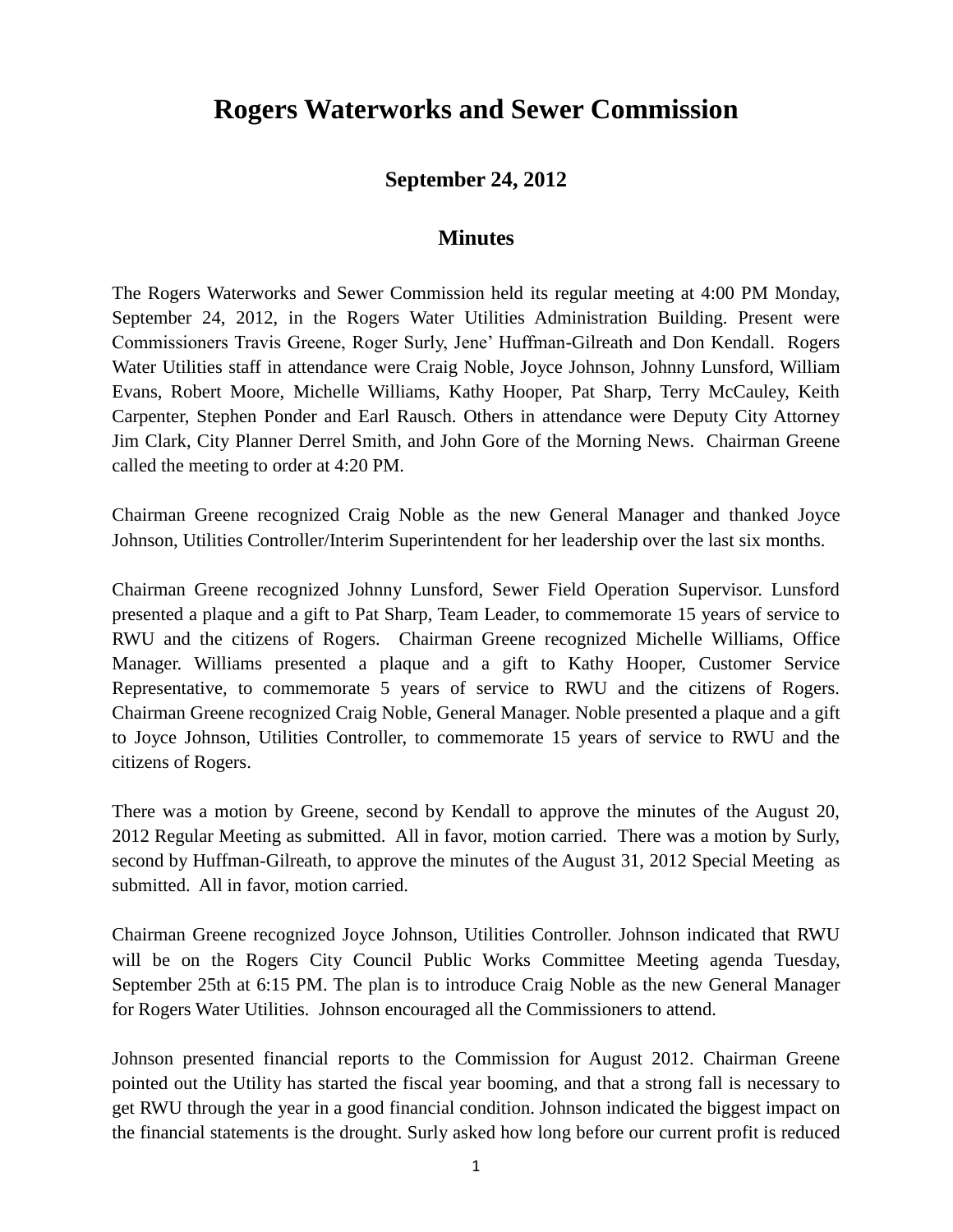by monthly financial losses in the Water Department. Johnson stated that RWU usually has a strong September in the Water Department before we start incurring losses that usually continue until late spring or early summer. Sewer revenue/consumption has the same trend as water revenue/consumption, but the impact on the Sewer Department is not as significant and has not resulted in monthly losses. Surly asked when the sludge dryer would be placed in service and impact the sewer department financial statements. Johnson stated the sludge dryer should be in service October 1, 2012.

Chairman Greene recognized Earl Rausch, Interim Utility Engineer, to present the engineering report. Rausch asked the Commission if they had any questions concerning the report. Rausch stated that work is continuing on the sludge dryer, the Training Center remodel,  $21<sup>st</sup>$  Street water relocation, and the 24<sup>th</sup> Street water extension. Chairman Greene asked about the Arapaho Drive/Osage Road City Street project. Rausch indicated that this project is to be constructed by the City Street Department. Greene asked about the Northwest Arkansas Conservation Authority (NACA) sludge report. Rausch stated that RWU staff will meet with NACA staff once our sludge dryer is in service to see if there is a possibility to process NACA sludge with RWU's sludge dryer. Huffman-Gilreath asked if Rausch thought it was possible to process sludge from NACA. Rausch indicated that NACA and RWU sludge is like apples and oranges, but RWU staff has some ideas, and will report back after the sludge dryer is in service.

Chairman Greene recognized Robert Moore. Moore asked the Commission if they had any questions concerning the Discharge Monitoring Report (DMR), Osage Creek Water Quality report or the Sludge Dryer report. Moore stated that the Osage Creek water monitoring at the Highway 12 Bridge was started in June 2012. He will be updating the Commission on the results at this site in future meetings. Surly asked questions regarding interpreting the water quality report for Osage Creek. Moore indicated the top line is the background phosphorus levels and is of particular interest to everyone. Kendall asked if we are concerned about total phosphorus in Osage Creek. Moore stated that yes we are. Huffman-Gilreath stated that the Rogers Pollution Control Facility's (RPCF) values are under the limits. Moore stated that these values may be misleading since the plant has split phosphorus limits for different times of the year. Huffman-Gilreath asked when the plant's phosphorus limit will change. Moore stated that the plant's permit has expired, but the plant will operate under the expired permit until the Total Maximum Daily Load (TMDL) study is complete along with any legal challenges, hopefully by 2015.

Moore stated that the current start-up schedule for the sludge dryer is that it will start producing sludge on Wednesday, September 26th. The sludge will be dried to a 50 percent volume until October 1. After October  $1^{st}$ , the sludge volume drying rate will be increased to 100 percent. Moore also stated that in mid-October, Therma-Flite will begin performance testing. After the completion of Therma-Flite's performance testing, then the approximate ninety (90) day EPA performance testing will begin. All sludge from the RPCF will continue going to Kansas for land application until EPA certifies the sludge as a "Class A EQ biosolid". Kendall asked if we have a buyer. Moore stated that he had several golf courses interested once the sludge is certified as Class A. Surly asked if we will stop hauling sludge when it is certified as Class A. Moore said we would be able to stop hauling it, and we should actually be able to start selling it.